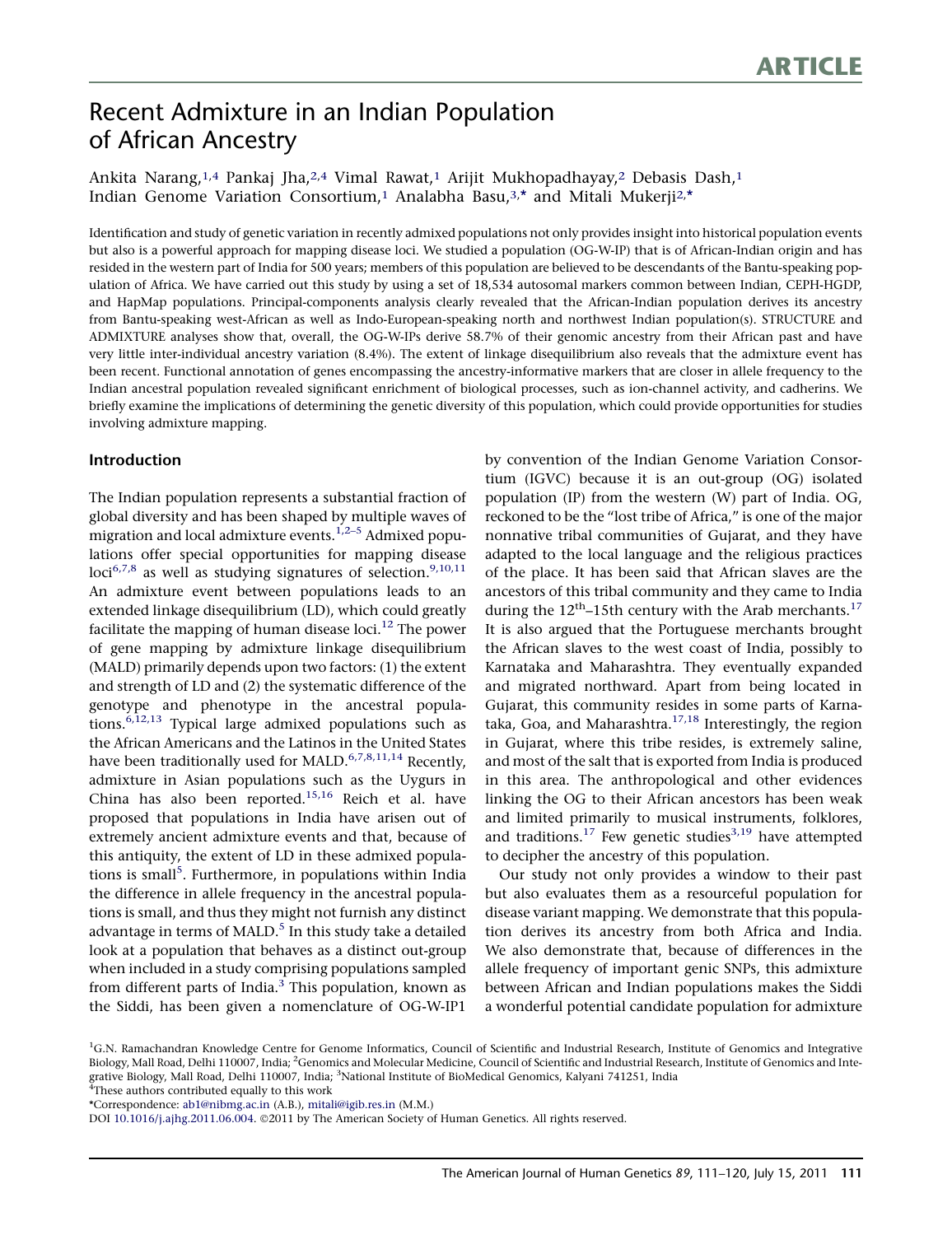mapping. The LD structure in this particular population is large and extended, indicating recent population admixture. As indigenous and migrant populations from two different continents intermated and subsequently formed the admixed population, there were novel opportunities for natural selection to occur. Annotation of genes and analysis of associated functional enrichments revealed a significant representation of ion-channel genes, especially those related to potassium transport and cadherins.

#### Material and Methods

#### Subjects

The analysis was carried with three population datasets. The first dataset consisted of a subset of 26 reference populations based on our previous study of IGV $C^3$  comprising 509 samples of Austro-Asiatic (AA), Tibeto-Burman (TB), Dravidian (DR), and Indo-European (IE) linguistic origins from the north (N), east (E), west (W), south (S), northeast (NE), and central (C) parts of India and one out-group population of African origin (OG). These populations represent diverse linguistic groups residing in different geographical regions and encompassing the genetic spectrum of India. The details of population identification, sample collection and DNA isolation are described elsewhere.<sup>3</sup> For naming of populations we have followed a convention where each population was represented by their linguistic affiliation followed by geographical location and ethnicity (Table S1). The second dataset comprised 210 samples from four population of the International HapMap Project (60 CEU [Utah residents with ancestry from northern and western Europe], 60 YRI (Yoruba in Ibadan, Nigeria), 45 CHB (Han Chinese in Beijing), and 45 JPT (Japanese in Tokyo). $^{20}$ The third dataset consisted of 52 populations comprising 1043 CEPH-HGDP samples (Centre d'E´tude du Polymorphisme Humain [CEPH]-obtained samples from the Human Genome Diversity Panel [HGDP]). $^{21}$ 

#### Genotype Datasets

We used the following genotype data on the three population sets: (1) 509 IGVC samples generated with Affymetrix 50k Xba1 240 GeneChip Human Mapping array (Affymetrix, Santa Clara, CA, USA) as a part of the IGVC project,  $^{22}$  (2) 1043 samples from the CEPH-HGDP Human Genome Diversity Panel generated on an Illumina Human Hap650K Beadchip,  $^{21}$  and (3) genotypes of 210 samples from the International HapMap Project.<sup>20</sup> A common set of 18,534 SNPs that met all the standard QC criteria were merged from the three datasets (IGVC, HapMap, CEPH-HGDP) and used for further analysis. The SNPs that showed deviation from Hardy-Weinberg equilibrium within the population were excluded from data analysis. We ensured that all the genotype data were from the same strand prior to merging the data. The physical positions of the SNPs were retrieved from Homo sapiens NCBI Build 36. The average spacing between adjacent markers was 166.7 kb, and the minimum and maximum spacing was 17 bp and 31.5 Mb, respectively.

#### Statistical Analysis

We performed principal-components analysis (PCA) by using EIGENSOFT  $3.0.^{23,24}$  We used a model-based clustering algorithm, STRUCTURE, $25-27$  for estimation of individual and population ancestries. For STRUCTURE analysis, we assumed two and three

clusters  $(K = 2, 3)$  with 20,000 burnin period and 20,000 iterations. We also used ADMIXTURE<sup>28</sup> software to infer individual ancestry proportions and validate our STRUCTURE results. We calculated analysis of molecular variance (AMOVA) as in Excoffier et al.,<sup>29</sup> by using the software package ARLEQUIN.<sup>30</sup> We computed  $F_{ST}$  and Reynold's distance<sup>31</sup> to estimate the extent of genetic differentiation between populations. We calculated  $F_{ST}$  and its significance for all 18,534 markers by using the Weir and  $Hill<sup>32</sup>$ method in ARLEQUIN<sup>30</sup> with 10,000 permutations, which adjusts for sample size variation across populations. For estimation of pairwise  $LD^{33}$  ( $r^2$ ), we used PLINK<sup>34</sup> for all the SNPs on one chromosome separately for one population at a time. The average LD per 200,000 bases was plotted.

#### Functional Annotation of Ancestry-Informative **Markers**

From our entire SNP dataset we defined a set of ancestry-informative markers (AIMS) for the ancestral populations of OG. These are markers that occur at polymorphic loci and which differ substantially in terms of allele frequencies between the two ancestral populations. We defined two hypothetical populations that can serve as putative ancestors to OG (see details in the next section). The putative African ancestry comes from a hypothetical population consisting of 32 individuals (11 belonging to Bantu [Kenya], 21 to Yoruba), and the non-African ancestor population consists of 86 individuals from four different IE-speaking groups (24 from IE-N-LP10, 23 from IE-N-LP18, 20 from IE-W-LP2, and 19 from IE-W-LP4).

We collated a set of 3396 SNPs that have an  $F_{ST}$  value  $> 0.1$ between the two ancestral populations (Table S2). We mapped these ancestry-informative markers (AIMs) to variants reported to be associated with diseases in the Genetic Association Database (GAD) by using the SNPnexus tool. We also explored whether OG had specific functional enrichment of genes that could be attributed to either of their ancestors. For this we computed the closeness of OG to either of the ancestors by comparing the allele frequency of AIMs in OG with the Indian and African ancestral populations. We excluded from analysis all those AIMs whose frequencies were similar to their expected frequency, i.e., within a cutoff of 5% of the weighted average (weights used are the approximate ancestry estimates of 0.59 for African and 0.41 from Indian populations) of the ancestral allele frequencies. The AIMs were now binned into two groups, one close to African ancestors in terms of allele frequency and one close to the Indian ancestors, and their functional gene classification and functional annotation clustering were performed with DAVID bioinformatics resources 2008.<sup>35</sup> We used the most stringent criteria for classification of genes, and a cutoff  $> 1.5$  was set. Functional-annotation clustering was also carried out at the highest stringency. The results with  $>$ 3-fold enrichments at  $\leq$ 1% FDR have been represented. (Table 5 and Table S3).

#### Results

Identification of Putative Populations of OG Ancestors Initial PCA with 26 IGV populations revealed that the OG population was distant from all TB and IE isolated populations of northern and northeastern regions as well as AA and DR isolated populations of IGV along both the principal components (Figure 1). We excluded these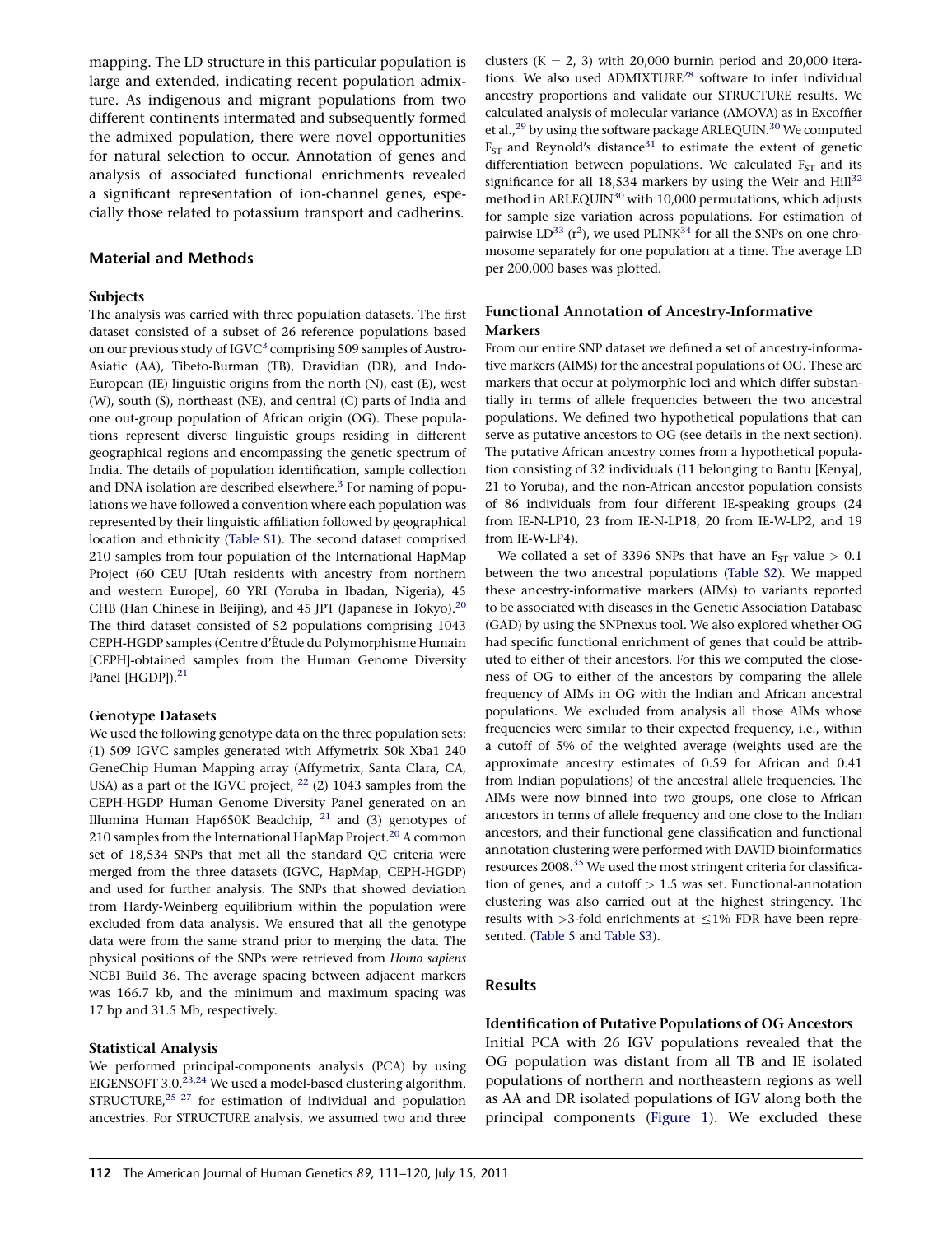

Figure 1. PCA of 26 Indian Populations Showing the Siddis as an OG

The second eigenvector explains the separation of the OG population from other Indian populations. The first eigenvector explains the variation in the rest of the 25 population groups. Along the first eigenvector, the populations on the left are primarily Tibeto-Burman (TB)-speaking populations, who separate from the Indo-European (IE) and Dravidian (DR) speaking populations. The populations are coded by linguistic lineage (AA, Austro-Asiatic; IE, Indo-European; DR, Dravidian; and TB, Tibeto-Burman) followed by geographical location (N, north; NE, northeast; W, west; E, east; S, south; and C, central) and ethnic category (LP, castes; Sp, religious groups; and IP, tribes).

distant IGV populations and carried out the next level of PCA with the remaining 18 IGV populations, including OG. In the search for the possible African ancestor(s) to OG, we included all African populations from the CEPH-HGDP panel (except for Mozambites, who are highly admixed between Africans and Middle Easterners<sup>21</sup>). We also included all the CEPH-HGDP panel populations from Pakistan because of their geographical proximity to OG. Because history states that the OG was brought into India by Portuguese traders, $36$  we also included the CEU population from HapMap. This combined analysis was carried out on a set of 18,534 markers that were common and typed in all the studies (IGV, CEPH-HGDP, and HapMap) (see details in the Material and Methods).

The PCA along the first principal component (PC1) separated all African from the non-African populations and explained 6.5% of the entire variation, whereas the second principal component (PC2) led to the separation of the various non-African groups (Figure 2). Of note, the separation of the non-African population groups is achieved prior to the separation of the African populations, even though the latter are known to be extremely diverse in terms of genetic variation. We observed a distinct gradient of decreasing genetic similarity (representing a cline) of Indian populations with the west- and central-Asian gene pools as we looked eastward or southward from the northwestern corridor along the PC2. Figure 2 also reveals that the OG population lies on a direct line between north and northwest Indian populations and the Africans,



Figure 2. Genetic Relatedness of the OGs with Populations of the Indian Subcontinent and Africa

PCA of 17 Indian populations (IE speakers and DR speakers), seven African populations, and four Pakistani populations from HGDP, CEU from HapMap, and the OGs clearly shows that the OGs are admixed between Indians and Africans and that there is no contribution from CEU.

revealing varying levels of admixture between these two broad groups. The distance from the HapMap CEU along the PC2 reduces the possibility that the OGs derive their non-African ancestry from Portuguese traders. We estimated the European (Portuguese) ancestry among the OGs by using STRUCTURE and ADMIXTURE, and the estimate obtained via both the methods was about 0.03.

To further narrow down on the possible ancestors of OG in India and Africa, we carried out PCAs of OG with African populations as well as Dravidian and Indo-Europeanspeaking Indian populations that are close to OG (Figure 3), i.e., we left out the Pakistani populations and the CEU. As before, PC1 separated the Africans and the Indians (7.95%), and PC2 separated the various African groups.



Figure 3. Genetic Relatedness of OGs with Populations in India and Africa

PCA of 17 Indian populations (IE speakers and DR speakers) and seven African populations from HGDP shows that the OGs are admixed from Indians, west Africans, and the Bantu Kenyans.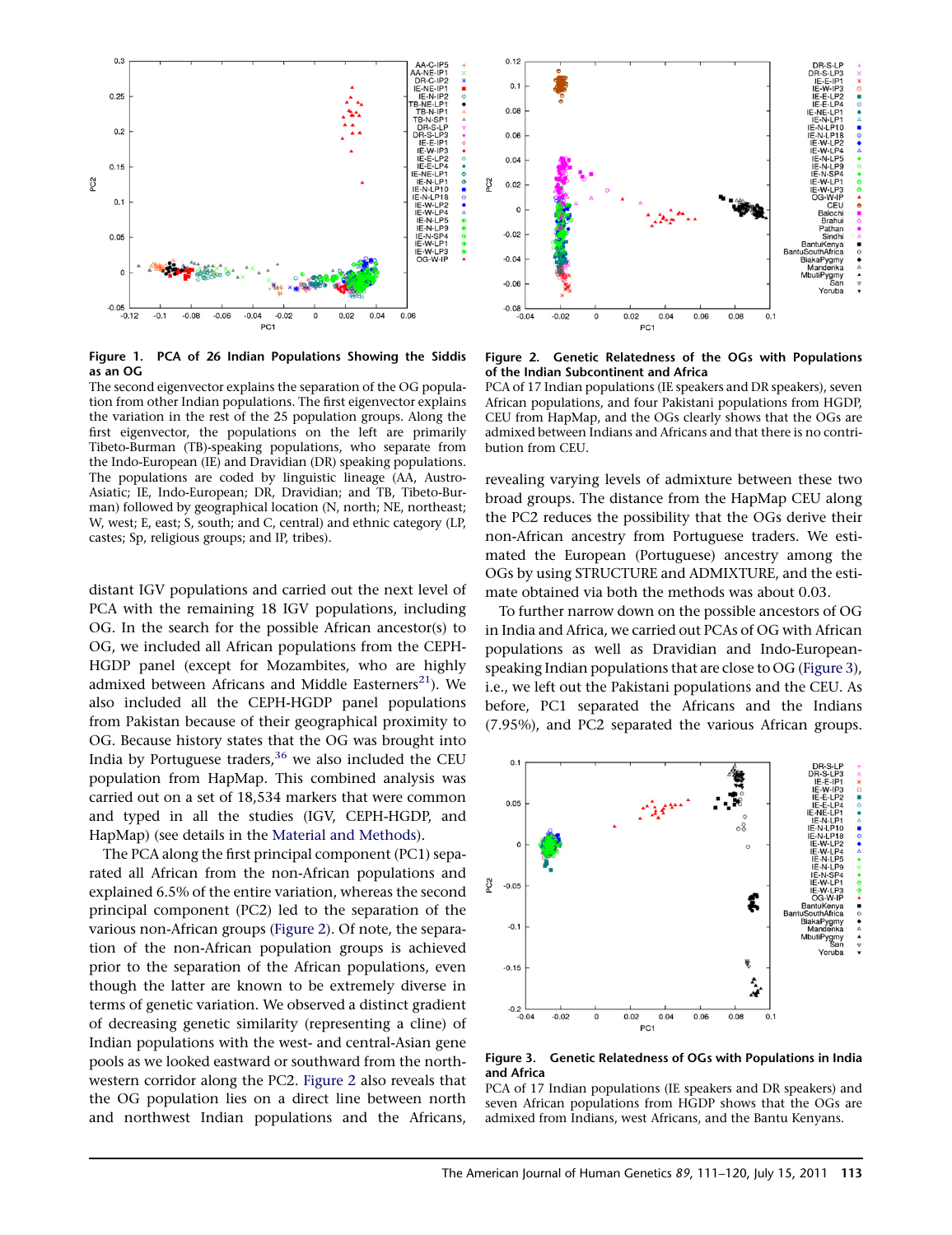

Figure 4. Genetic Composition of the Most Likely Ancestors of OGs in the Indian and African Population

PCA of four Indian IE-speaking populations and two African populations that were considered ancestors of the OGs shows separation of Indian and Africans populations along PC1 and a clear separation of Indo-Europeans along PC2.

The two pygmy populations (Biaka, Mbuti) and the San of South Africa were well separated from the other African groups, whereas a greater genetic affinity appeared to exist between the Mandenka of west Africa, the Yoruba of central west Africa, and the Bantu speakers, who derive from Kenya in east Africa. It is also clear in Figure 3 that the OGs lies between the Indians and the Bantu Kenyans, reflecting the varying levels of admixture between these two continental groups. The next step was the identification of the non-African population(s) who might be considered ancestral to the OG. On the basis of the distance matrix of EIGENSTRAT(Figures 2 and 3) and the Reynold's distances between the populations, we reduced our search of ancestral populations to the following: IE-N-LP10, IE-N-LP18, IE-W-LP2, and IE-W-LP4. Although these might not be the exact population(s) that has contributed to the gene pool of the OG, the genetic distance between population(s) that might be the actual ancestors to OG should not be genetically very different from that of our shortlisted choice of four.

The PCA with the four Indo-European-speaking Indian populations along with OG and the two African populations show the separation of the Indo-Europeans and Africans along the PC1 (8.67%) (Figure 4). The variation between the Indo-European populations is more than that between the two African populations, resulting in a clearer separation of the Indo-Europeans along PC2 (1.44%). The variation along PC2 separates seven individuals of the IE-N-LP18 from the rest of the samples. We have seen that these individuals are separate and distinct from the rest of the group in all subsequent analyses.

#### Variability between the Ancestral Populations

Table 1 shows  $F_{ST}$  estimates for the OG population and various other populations contributing to the admixture.

| Table 1. Extent of Genetic Differentiation Estimated by Pairwise |
|------------------------------------------------------------------|
| $F_{ST}$ , $\times$ 1000, between the Populations                |

|               |                                                                               | IE-N-LP10 IE-N-LP18 IE-W-LP2 IE-W-LP4 OG Bantu |     |     |    |     |
|---------------|-------------------------------------------------------------------------------|------------------------------------------------|-----|-----|----|-----|
| IE-N-LP10     |                                                                               |                                                |     |     |    |     |
| $IE-N-LP18$ 8 |                                                                               |                                                |     |     |    |     |
| IE-W-LP2      | 10                                                                            | 15                                             |     |     |    |     |
| IE-W-LP4      | 8                                                                             | 11                                             | 12  |     |    |     |
| OG-           | 43                                                                            | 47                                             | 49  | 42  |    |     |
| Bantu         | 115                                                                           | 119                                            | 121 | 113 | 34 |     |
| Yoruba        | 128                                                                           | 132                                            | 135 | 126 | 41 | - 9 |
| bold.         | The pairwise FST values between the OG and the other populations are given in |                                                |     |     |    |     |

It is to be noted that the  $F_{ST}$  estimates between the African and the IE speaking Indian populations are extremely high  $(>0.1)$ , whereas the OG lies in between  $(<0.05)$ . The large pairwise  $F_{ST}$  values between the Indian and the African populations are indicative of the large genetic separation between the populations. We performed an Analysis of Molecular Variance Analysis or AMOVA<sup>29,30</sup> with 3 groups. The four Indian populations constituted one group, the two African populations constituted the second group while the OG was the third group. The AMOVA results confirmed what we observed in Table 1; the percentage of variation among groups was 7.92 with a permutation p-value of 0.01 (Table 2).

### Individual Ancestry Proportions

We carried out STRUCTURE<sup>25-27</sup> and ADMIXTURE<sup>28</sup> analysis to estimate the individual ancestry (IA) of the OGs under the assumption that they were admixed between Africans (Yoruba and Bantu Kenya) and Indians (IE-N-LP10, IE-N-LP18, IE-W-LP2, and IE-W-LP4). The amount of African ancestry as estimated by STRUCTURE was 58.7%  $\pm$  8.4%, and there was a range of 40% in the OG individuals (Figure S1). STRUCTURE models LD arising out of admixture between two genetically distinct populations with different allele-frequency spectra but does not model the existing LD in the ancestral populations. It therefore performs best in dealing with genotypes that are not under strong LD. The SNP density that we have in our dataset is hence unlikely to affect the STRUCTURE results. Also, the ancestral populations we are dealing with here are very old and do not have much background LD. However, because our results are highly contingent upon the STRUCTURE findings, we validated our findings by using a reduced set of informative markers. From our set of markers, we chose those that had  $F_{ST}$  values  $\geq 0.1$ among ancestral Africans and Indians. By using the above-mentioned cutoff, we got a set of 3396 SNPs. We ran STRUCTURE with this set of SNPs and thus reduced the chance of background LD to minimum. The overall findings with the reduced set of SNPs and our findings with the complete set of 18534 SNPs were highly concordant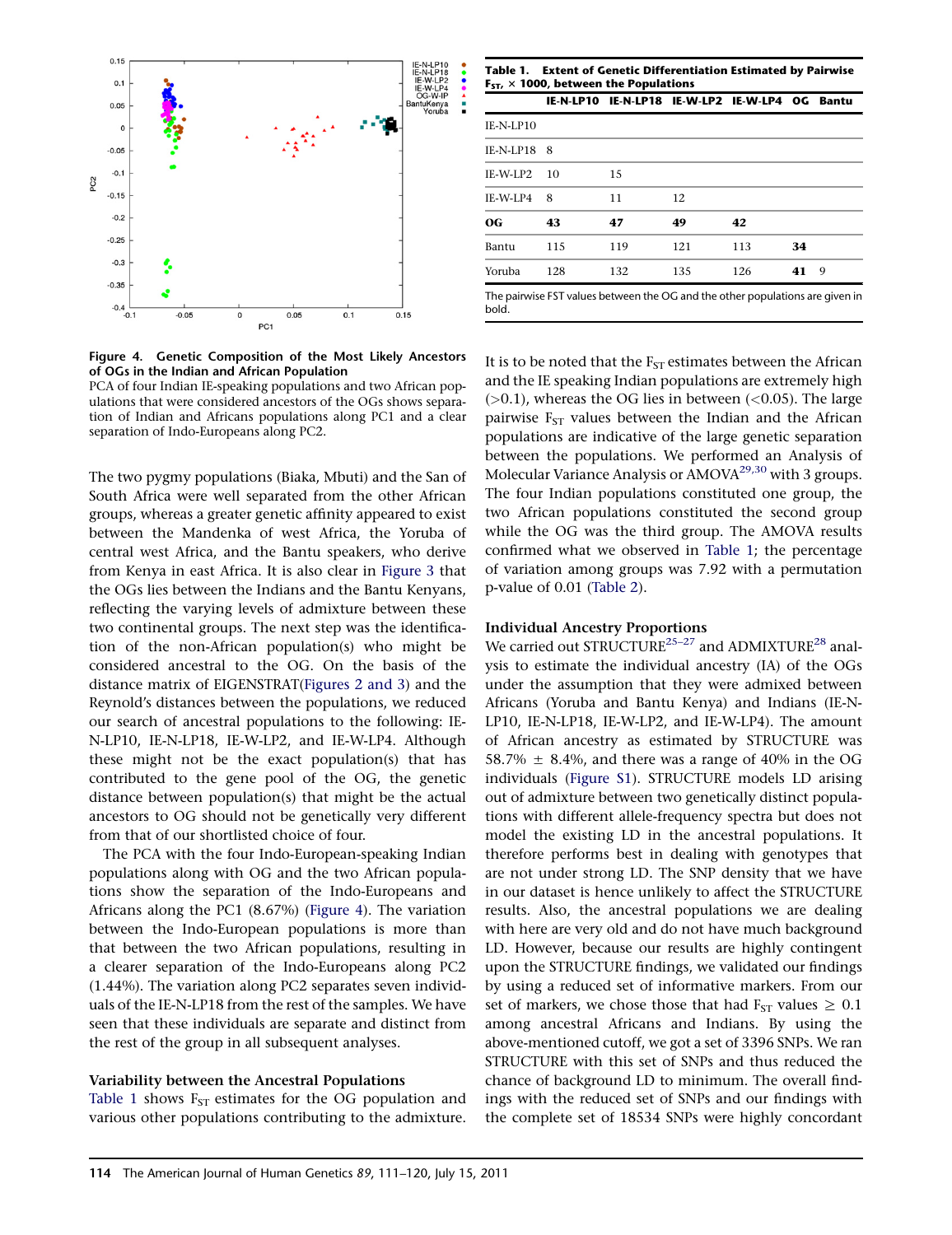| <b>Sources of Variation</b>          | <b>Degrees of Freedom</b> | <b>Sum of Squares</b> | <b>Variance Components</b> | <b>Percentage of Variation</b> |  |
|--------------------------------------|---------------------------|-----------------------|----------------------------|--------------------------------|--|
| Among groups                         | 2                         | 40,816.413            | 226.08412 Va               | 7.92                           |  |
| Among populations within groups      | 4                         | 14.701.267            | 28.20762 Vb                | 0.99                           |  |
| Among individuals within populations | 131                       | 335,986.892           | $-35.59279$ Vc             | $-1.25$                        |  |
| Within individuals                   | 138                       | 363.764               | 2635.97101 Vd              | 92.34                          |  |
| Total                                | 275                       | 755,268.572           | 2854.66996                 |                                |  |

(Figure 5, Table 3, and Table 4). However, it is important to note that when we increase the number of clusters in the STRUCTURE run to more than 2, neither the African populations nor the Indian populations separate. Rather, seven individuals of the population IE-N-LP18 separate as a population and the likelihood of the data is also reduced.

#### Linkage Disequilibrium

It is known that, irrespective of the existence of LD in the ancestral parental populations, an admixed population derived from them will have an elevated LD for a period of time. The LD in the OG population is observed to be much higher than the Indian and/or ancestral African population (Figure 6). The pairwise LD analysis for the ancestral populations ( $r^2$  threshold  $>$  0.2) resulted in 360 marker pairs in the Indian population and 329 marker pairs in the African population. In contrast, in OG there were 1100 marker pairs with  $r^2 > 0.2$ . The average  $r^2$  drops below 0.05 for Africans and Indians within 250 Kbp, whereas the average LD is steady and above 0.1 for the OG even at distances larger than 800 Kbp. The extremely longranged LD among OG, compared to the African or the Indian populations, indicates that the admixture event is relatively recent.

# Gene Ontology Analysis of Ancestry-Informative **Markers**

We also wanted to see whether there were some biological processes that were selectively enriched in the admixed populations from either of the ancestors. Considering the SNPs that have an  $F_{ST}$  value  $\geq$  0.1 between the two ancestral populations, we selected 3396 of the 18,534 SNPs for functional analysis. Of these, 1218 SNPs were filtered out because their frequencies in the OG population were within 5% of the expected frequency, which is the ancestry proportionate weighted average of the allele frequencies of the two ancestral populations. The remaining SNPs were classified into two groups of 1240 and 938 SNPs on the basis of their closeness, in terms of allele frequency, to the Indian and African ancestral populations, respectively. Analysis of gene classes in these groups revealed significant enrichment of cadherins, potassium channels, membrane proteins, and solute carriers as well as protein kinases from the group close to IE and kinases and immune-related genes from the group close to African ancestry. Further

functional annotation clustering (FAC) revealed significant enrichment of processes related to axonogenesis and potassium transport in genes from the group for which the frequency of SNPs is close to that of the Indian ancestral population (Table 5). However, FAC did not reveal any specific enrichment of the processes contributed by the other group.



Figure 5. Summary Plot of Individual Admixture Proportions in OGs from Indo-European and African Ancestral Populations Each individual is represented by a vertical line broken into two colored segments. Red lines indicate Indo-European ancestral proportions, and green lines indicate African ancestral proportions. The relative proportion of each ancestor in OGs and also in the ancestral populations is represented with length proportional to each of the inferred clusters.

(A) Analysis of admixture via the program STRUCTURE under the assumption of two ancestral populations and including data on all 18,534 SNPs.

(B) Analysis of admixture via the program STRUCTURE under the assumption of two ancestral populations and including data on 3396 AIMs ( $F_{ST} \ge 0.1$ ).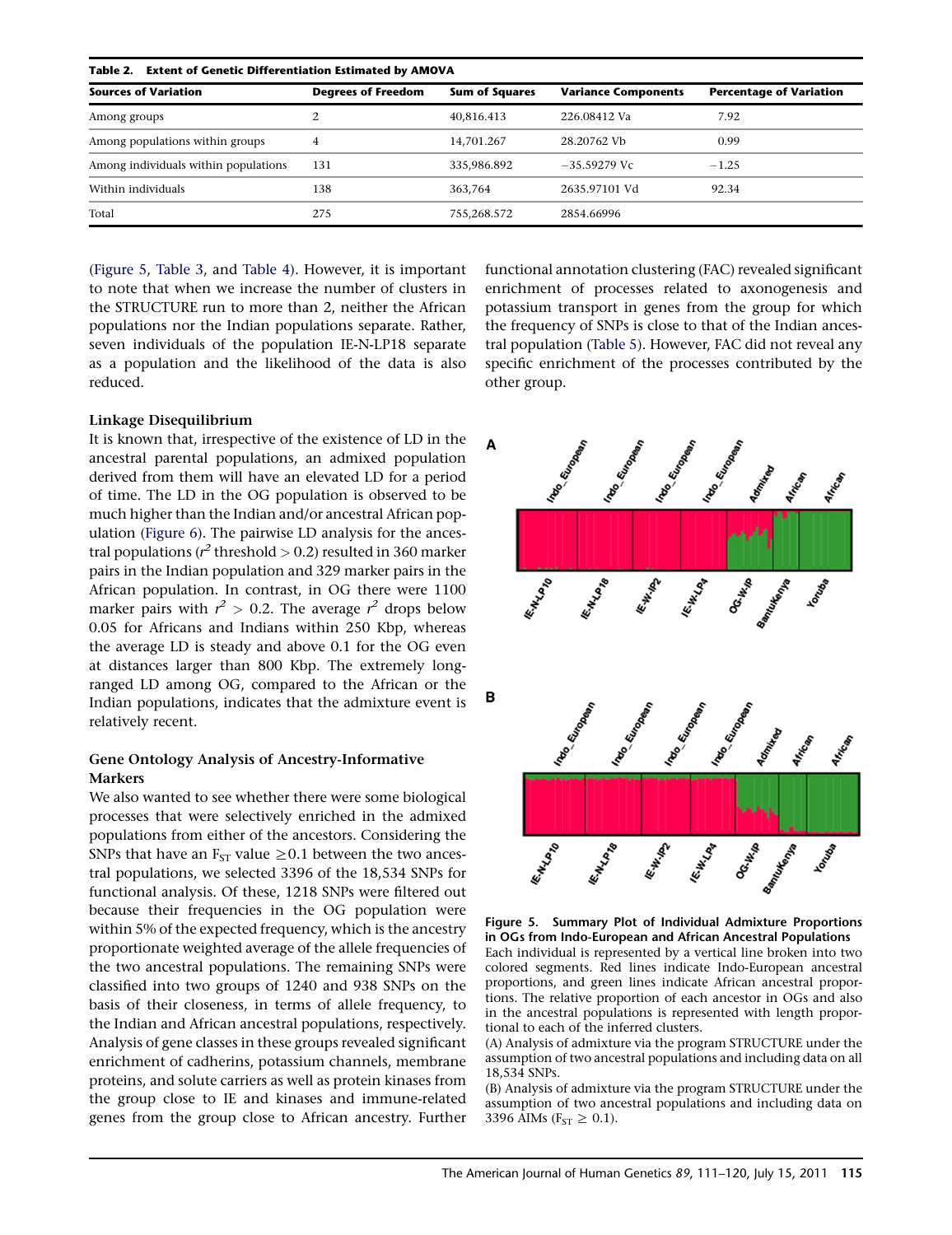Table 3. Proportion of Membership of Each Predefined Population in Each of the Two Clusters as Determined with 18,534 Markers

| Given<br><b>Population</b> | <b>Inferred</b><br><b>Cluster 1</b> | <b>Inferred</b><br><b>Cluster 2</b> | <b>Number of</b><br><b>Individuals</b> |  |  |
|----------------------------|-------------------------------------|-------------------------------------|----------------------------------------|--|--|
| $IE-N-LP10$                | 0.009                               | 0.991                               | 24                                     |  |  |
| IE-N-LP18                  | 0.002                               | 0.998                               | 23                                     |  |  |
| IE-W-LP2                   | 0.003                               | 0.997                               | 20                                     |  |  |
| IE-W-LP4                   | 0.001                               | 0.999                               | 19                                     |  |  |
| $OG-W-IP$                  | 0.587                               | 0.413                               | 19                                     |  |  |
| <b>BANTUKENYA</b>          | 0.96                                | 0.04                                | 11                                     |  |  |
| <b>YORUBA</b>              | 1                                   | $\Omega$                            | 21                                     |  |  |

### **Discussion**

In this study we have dissected the ancestry and genetic structure of an Afro-Indian population residing in Gujarat by using a set of 18,534 genome-wide markers. Although it is well acknowledged that the OG population has an African origin, their specific ancestry and time of spread in mainland India has been enigmatic. We tried to elucidate the genetic structure of this population by using a set of populations from the CEPH-HGDP panel, HapMap, and 26 diverse Indian populations. In an earlier study involving 55 Indian populations and a set of 405 SNPs, we observed that the OG population was distinct from other Indian populations.<sup>3</sup> Extending the analysis to genome-wide markers in a subset of these populations further substantiated our earlier observations (Figure 1). This is also supported by the recent observation of Reich et al.<sup>5</sup>

A prior analysis that used 377 autosomal short tandem repeat (STR) loci to examine genetic structure among the African populations included in the HGDP was able to define distinct genetic clusters for the Biaka, Mbuti, and San; however, the study lacked the power to differentiate between the Mandenka, Yoruba, and Bantu groups.<sup>37</sup> In contrast, greater resolution of African ethnic groups, particularly for the Mandenka and Yoruba, was possible

| Proportion of Membership of Each Predefined<br>Table 4.<br>Population in Each of the Two Clusters as Determined with<br>3396 Markers |                                     |                                     |                                 |  |  |  |  |
|--------------------------------------------------------------------------------------------------------------------------------------|-------------------------------------|-------------------------------------|---------------------------------|--|--|--|--|
| Given<br><b>Population</b>                                                                                                           | <b>Inferred</b><br><b>Cluster 1</b> | <b>Inferred</b><br><b>Cluster 2</b> | Number of<br><b>Individuals</b> |  |  |  |  |
| <b>IE-N-LP10</b>                                                                                                                     | 0.077                               | 0.923                               | 24                              |  |  |  |  |
| <b>IE-N-LP18</b>                                                                                                                     | 0.069                               | 0.931                               | 23                              |  |  |  |  |
| IE-W-LP2                                                                                                                             | 0.068                               | 0.932                               | 20                              |  |  |  |  |
| IE-W-LP4                                                                                                                             | 0.068                               | 0.932                               | 19                              |  |  |  |  |
| $OG-W-IP$                                                                                                                            | 0.585                               | 0.415                               | 19                              |  |  |  |  |
| <b>BANTUKENYA</b><br>0.937                                                                                                           |                                     | 0.063                               | 11                              |  |  |  |  |
| YORUBA                                                                                                                               | 0.972                               | 0.028                               | 21                              |  |  |  |  |

Decay of Linkage Disequilibrium



Figure 6. Extent of Linkage Disequilibrium among the Ancestor Populations and the Admixed Population

The figure shows the long-range LD present among the OGs compared to the ancestral Indian and African populations.

in multiple recent studies $11,38,39$ , Our study suggests that the African slaves brought into India were unlikely to be of diverse origin; PCA revealed that they are closer to Bantu Kenya and YRI. This is unlike the multiple migration and massive slave trade that happened in the new world. Hence, although it is of interest to compare African admixture estimates to descriptions of proportional representation of various African groups during the Middle Passage and during slave trade in post-Columbian America, it is unlikely that the situation will be replicated in the Indian context. However, in the absence of data from population groups representative of southeastern and other parts of southern Africa, their genetic representation in OG remains a possibility.

It is important to note that considerable migration has occurred among African ethnic groups over the past three millennia or more. For example, the two Bantu groups included in our analysis originated from a more central African location (Nigeria-Cameroon) several millennia ago, making precise geographic localization of African ancestry difficult.<sup>39,40</sup> This difficulty is also reflected in the close genetic relationships among the various western, west-central, and southwest African groups, who also show considerable overlap in terms of mtDNA haplotypes vis-a` vis the autosomal genome.<sup>38</sup> Recent large-scale studies of the African genetic diversity also substantiate the closeness of the Bantu and Yorubans and have only limited representation of southern and southeastern population groups.<sup>38</sup> Previous genetic study of the OG population have suffered from similar limitations and have rarely tried to address this population's ancestry.<sup>19</sup> This is because researchers either lacked data on reference population or had very little genetic data, often from a single marker and a few loci. Our results are based on an examination of the entire autosomal genome and, therefore, provide a more robust picture of the admixed African ancestry of individual African Indians than have prior analyses, which focused on only a single locus (mtDNA or Y chromosome).

Our exploratory analysis looking for the non-African component of the ancestry of OG started in an agnostic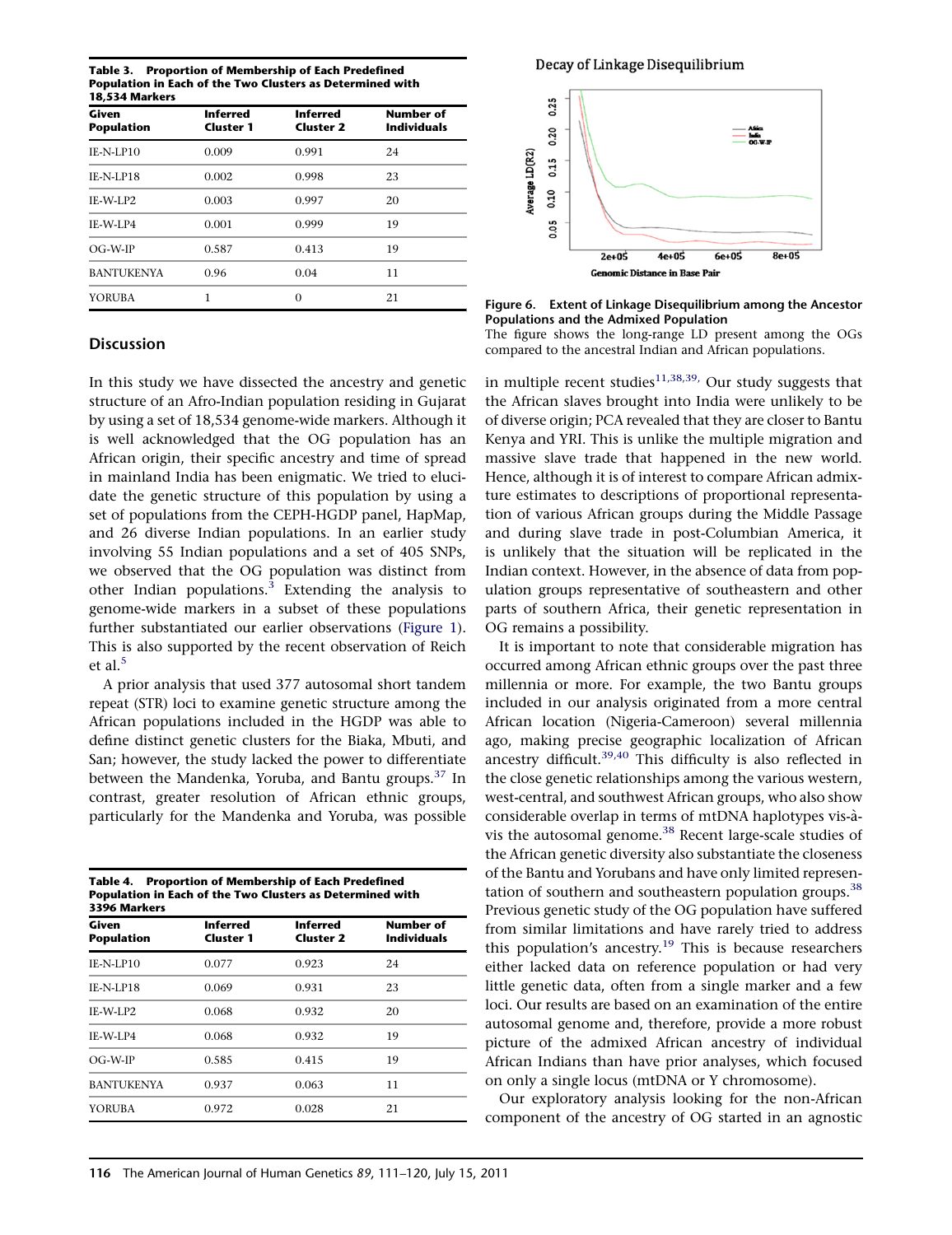| Table 5. Functional Annotation of Genes Encompassing the Ancestry-Informative Markers that Are Closer in Allele Frequency to the Indian<br><b>Ancestral Population</b> |       |         |                   |            |           |            |  |
|------------------------------------------------------------------------------------------------------------------------------------------------------------------------|-------|---------|-------------------|------------|-----------|------------|--|
| Term                                                                                                                                                                   | Count | n Value | n-Fold Enrichment | Bonferroni | Beniamini | <b>FDR</b> |  |
| <b>Enrichment Score: 4.324</b>                                                                                                                                         |       |         |                   |            |           |            |  |

| <b>Enrichment Score: 4.324</b>                                      |    |                       |       |       |       |       |
|---------------------------------------------------------------------|----|-----------------------|-------|-------|-------|-------|
| GO:0007409~axonogenesis                                             | 16 | $9.43 \times 10^{-6}$ | 4.063 | 0.015 | 0.015 | 0.016 |
| GO:0048667~cell morphogenesis involved<br>in neuron differentiation | 16 | $2.44 \times 10^{-5}$ | 3.752 | 0.039 | 0.008 | 0.041 |
| GO:0048812~neuron projection morphogenesis                          | 16 | $3.04 \times 10^{-5}$ | 3.682 | 0.048 | 0.008 | 0.051 |
| GO:0000904~cell morphogenesis involved<br>in differentiation        | 16 | $1.42 \times 10^{-4}$ | 3.214 | 0.207 | 0.023 | 0.238 |
| GO:0031175~neuron projection development                            | 16 | $2.41 \times 10^{-4}$ | 3.063 | 0.325 | 0.030 | 0.403 |
| <b>Enrichment Score: 3.240</b>                                      |    |                       |       |       |       |       |
| potassium transport                                                 | 10 | $2.95 \times 10^{-4}$ | 4.672 | 0.097 | 0.011 | 0.403 |
| potassium                                                           | 10 | $5.79 \times 10^{-4}$ | 4.264 | 0.182 | 0.012 | 0.788 |
| GO:0030955~potassium ion binding                                    | 10 | 0.001112              | 3.871 | 0.437 | 0.062 | 1.596 |

fashion. We included six north Indian, IE-speaking populations, five IE-speaking populations from west India, and three IE-speaking populations from east India. We also included two Dravidian populations and one IE population from northeast. From the most comprehensive study of the human genetic diversity of Indian populations (at least in terms of the number of populations represented), $3$  we only excluded the Tibeto-Burman (TB)speaking populations of India. The TB, who primarily inhabit the northeastern parts of India, are genetically close to east Asians and comprise a distinct genetic pool.<sup>1,3</sup> They do not overlap the domain of the OG geographically, linguistically, or otherwise. Our analysis reclaims, as shown by Reich et al.<sup>5</sup> and other groups,  $^{1,2,3}$ a distinct gradient of decreasing genetic similarity (representing a cline) of Indian populations with the west- and central-Asian gene pools as we move eastward or southward from the northwestern corridor (Figure 3). It also shows that if we include CEU, along with Pakistani, IE, and DR populations from all over India, the genetic variation is more than that observed in the HGDP African populations. However, when we narrow down our still agnostic search to include only the Indian populations, the intra-African variation is much larger. The oral history states that African ancestors to the OG population were brought into India by the Portuguese traders. It is possible that a very small fraction of the non-African ancestry is actually derived from the Portuguese traders. Using both ADMIXTURE and STRUCTURE, we estimated the CEU ancestry to be around 3%. Given the marker density in our dataset, it is difficult to determine whether that small proportion is real or an artifact.

Prior studies of African populations suggest close genetic kinship among various west, west-central, and southwest African ethnic groups.<sup>38</sup> It is to be noted here that identification of exact ancestors to admixed populations is a problem that is impossible to address. This applies especially for a population such as the OG, which has remained

small and has undergone random genetic drift and possible selection. We do not claim here that the four Indian and two African populations that we introduce as possible ancestors to OG are their exact ancestors. We rather claim that the differences between the two ancestral populations contributing in OG admixture are genetically so diverse that our choice is a good approximation for all practical purposes. The ancestry estimates are also largely independent of the number of markers used, and whether we use the entire genome or ancestry-informative markers, our estimates are pretty robust to the choice.

The  $F_{ST}$  estimates between the African and the IEspeaking Indian populations are extremely high  $(>0.1)$ . The large pairwise  $F_{ST}$  values between the Indian and the African populations are indicative of the large genetic separation between the populations. They are also indicative of the fact that there is expected to be a large number of ancestry-informative markers, which ensures a relatively easy and efficient study design for MALD. We observed 3396 ( $>18\%$ ) of 18,534 SNPs to have F<sub>ST</sub> values larger than or equal to 0.1 between the Indian and the African ancestral populations, indicative of the large genetic separation between the populations. This as well as the distribution of the AIMs on genes associated with different diseases as listed in GAD (Table S2 and Figure S2) also indicates that the OG population is likely to be extremely informative in MALD.

The extent of LD is contingent upon the allele-frequency difference between the ancestral populations as well as the number of generations that have elapsed after the admixture event took place, and it rapidly decreases with each passing generation. $13,41,42$  The long-range LD that we observe among the OG is indicative of very recent admixture. Because there is little prior study of the African diaspora in the ocean of Indian population diversity, it is difficult to state when the African ancestors to OG started settling there. However, it is likely that there was limited mate exchange with native populations until recent times,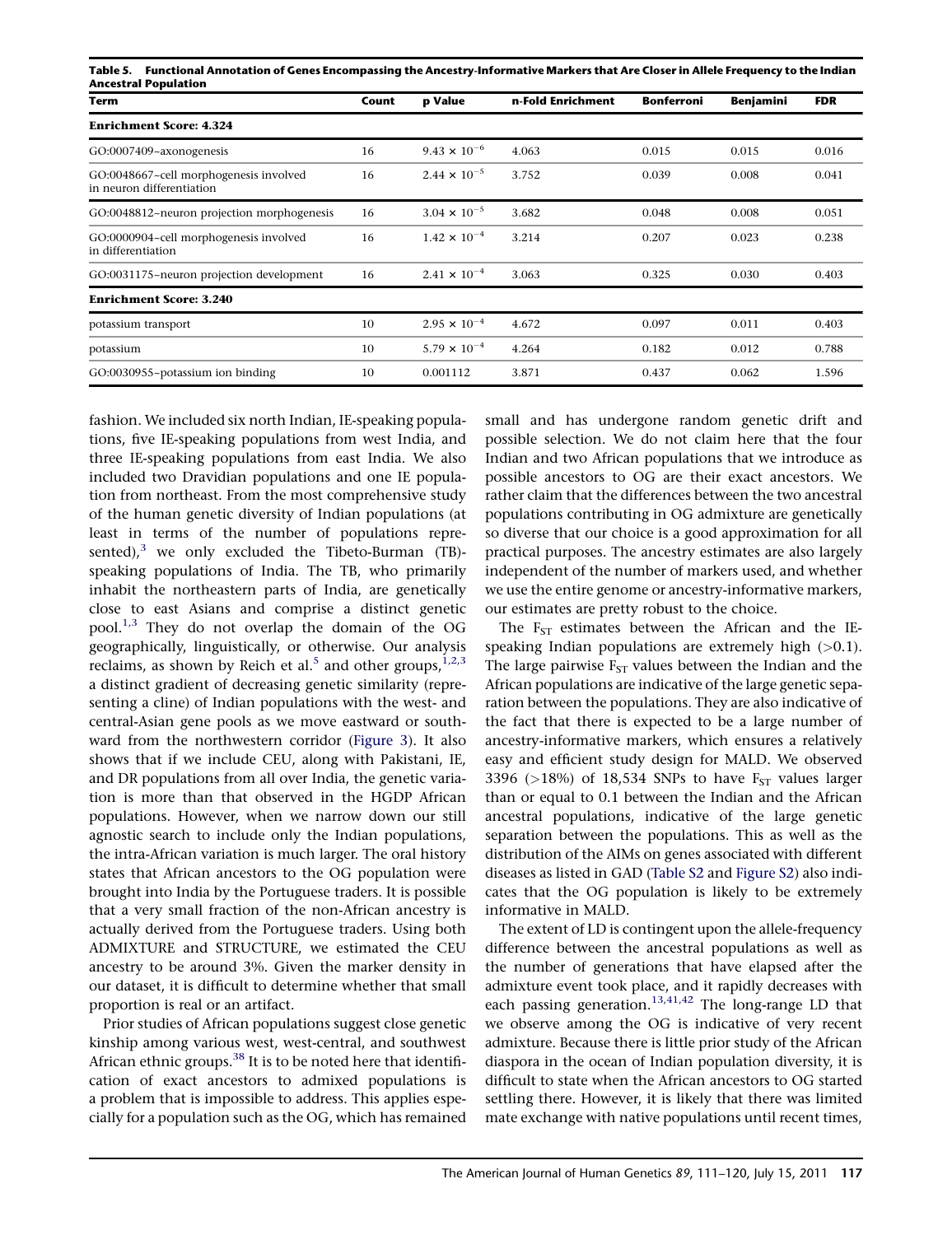

Figure 7. Genotype Distribution of AIMs Related to Ion-Channel Activity and Cadherin Genes in OGs and the Ancestral Populations

The genotypes of the various AIMs depicted in the columns are represented for each individual in a row. Heterozygous genotypes are represented in pink, and the two homozygous genotypes are represented in green and cream for each of the markers. The genotypes of 19 individuals of OG and representative Indian (IE-N-LP4) and African (YRI) ancestral populations are depicted. The genotypes of OGs are markedly similar to those of the Indian IE ancestor than the African ancestor.

probably because of sociological constraints. This is also evident from individual estimates of Indian ancestry; such estimates show that the Indian contribution to the admixture is approximately 40%. Some historians argue that in the 19th century, Zanzibar emerged as the hub for the distribution of African slaves to Arabia, southern Persia, and probably western India. Even after the nominal abolition of the slave trade by the British, a small number of male and female African slaves continued to be shipped to the western coasts of south Asia, especially to Makran and Gujarat, where they were mostly employed as servants and bodyguards at the courts of local rulers. The longrange LD is also possible if the  $19<sup>th</sup>$  century Zanzibar residents are the African ancestors to the OG. The genetic similarity of the African ancestors of the OG to the current west Africans could still be due to the wide spread of Bantu speakers throughout Africa and their genetic homogeneity.<sup>39</sup>

Migrations of Africans into mainland India brought individuals from different continents into close physical proximity and resulted in inter-mating between migrant and indigenous populations. This meant sudden confluence of geographically diverged genomes with novel environmental challenges. These unprecedented events brought together genomes that had evolved independently and optimized to different continents and conditions for tens of thousands of years and presented new environmental challenges for the indigenous and migrant populations, as well as their offspring. These circumstances provided novel opportunities for natural selection to occur and perhaps resulted in large deviations from the genomewide ancestry distribution at specific locations.<sup>9,10</sup> As we

have already shown, the OG is a relatively recent admixed population, and so we did not expect to see very large deviations from genome-wide ancestry distribution at specific locations. However, we wanted to examine whether the OG have retained any enriched biological processes from either of the ancestors. Our search for functional enrichments was directed at the AIMs that were associated with genes and whose frequency in OG was close to either of the ancestral populations. We observed a significant enrichment of processes related to ion-channel activity and cadherin genes; the genotypic spectrum in these enriched processes was close to that of the IE ancestors (Figure 7). Selection in ion-channel genes among populations of African ancestry has been a long-term global enigma.<sup>43</sup> However, the fact that the population resides in an extremely saline region of the country and has shown deviations in these genes was intriguing and made it compelling to speculate that this finding is biologically relevant. This is especially interesting in the light of the fact that a recent GWAS study of hypertension and blood pressure in African Americans implicated a similar family of genes related to ion channels, cadherins, and calmodulins.<sup>44</sup>

Ramana et al. studied the variation in the Y chromosome among the  $OG^{19}$  and found that there is considerable infusion of Y chromosomes from different Indian caste populations into the gene pool of OG. Although the African Indian population was sampled from a different geographical location, it probably shares a common history with the population we sampled. Despite the Y-chromosomal variation, there is little chance that the maternal founding gene pool for the OG population is large. The population also lives in isolated small endogamous groups, which is the likely cause of the deep-rooted founder effect. The population history hence resembles, in terms of forces shaping genetic architecture, the European Roma population and the Ashkenazi Jews, who have long served as a model population for identification and mapping of founder mutations and diseases.45,46

The overarching goal of identifying an admixed population lies in the potential of the population for mapping disease-causing mutations. Admixture mapping is based on the hypothesis that differences in disease rates between populations are due in part to frequency differences in disease-causing genetic variants. In admixed populations, these genetic variants occur more often on chromosome segments inherited from the ancestral population with the higher disease-variant frequency.<sup>13</sup> Thus, the chances of successfully mapping disease-causing variants are vastly improved if the divergence between the ancestral populations is large. Admixture mapping also takes advantage of long-range haplotypes that are generated by gene flow among recently admixed ethnic groups. The chances of successfully mapping disease-causing variants further increase if there is a large difference in the prevalence of the disease between the ancestral populations. The extent of LD also ensures that the admixture event is recent. We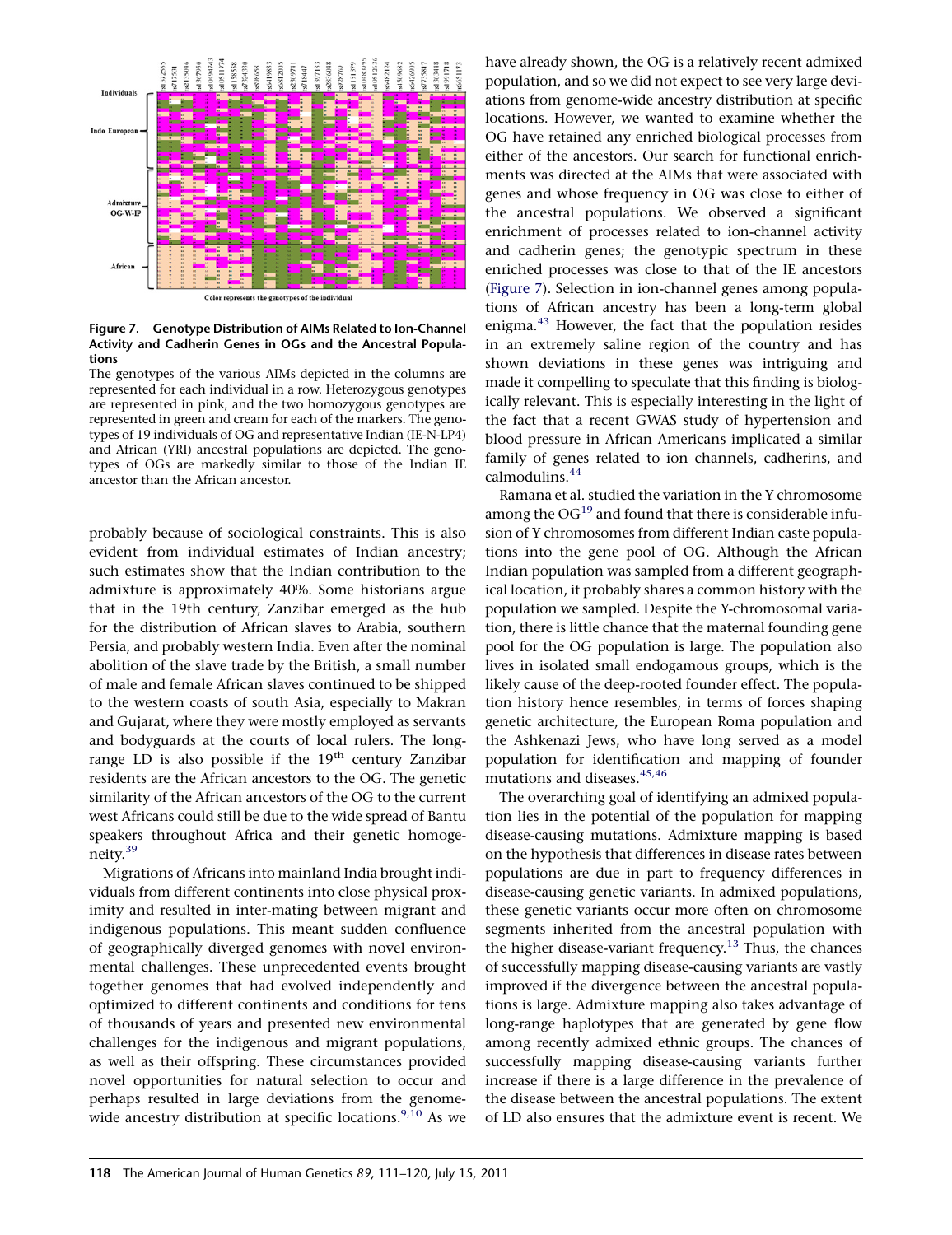speculate that the divergence of the two ancestral populations and the recent admixture makes OG a highly potent population for admixture mapping.

# Supplemental Data

Supplemental Data include two figures and three tables and can be found with this article online at http://www.cell.com/AJHG/.

### Acknowledgments

The project was supported by funding from the Council of Scientific and Industrial Research (CMM-0016 and SIP0006 to M.M.). Collection of endogamous population samples across India was coordinated under the Indian Genomics Variation Consortium. The genotype was done at The Centre for Genomic Application (a collaboration between the Institute of Genomics and Integrative Biology and the Institute of Molecular Medicine). A Department of Science and Technology Inspire Fellowship to A.N. and a Senior Research Fellowship to P.J. from the Council of Scientific and Industrial Research are duly acknowledged.

Received: March 9, 2011 Revised: May 21, 2011 Accepted: June 9, 2011 Published online: July 7, 2011

# Web Resources

The URLs for data presented herein are as follows:

Arlequin, http://cmpg.unibe.ch/software/arlequin3/ Admixture, http://www.genetics.ucla.edu/software/admixture/ DAVID, http://david.abcc.ncifcrf.gov/ EIGENSOFT, http://genepath.med.harvard.edu/~reich/Software. htm GAD, http://geneticassociationdb.nih.gov/ HapMap, http://hapmap.ncbi.nlm.nih.gov/downloads/index. html.en

HGDP, http://hagsc.org/hgdp/files.html

IGVBrowser, http://igvbrowser.igib.res.in

PLINK, http://pngu.mgh.harvard.edu/~purcell/plink/

SNPnexus, http://www.snp-nexus.org/

STRUCTURE, http://pritch.bsd.uchicago.edu/structure.html

# References

- 1. Basu, A., Mukherjee, N., Roy, S., Sengupta, S., Banerjee, S., Chakraborty, M., Dey, B., Roy, M., Roy, B., Bhattacharyya, N.P., et al. (2003). Ethnic India: A genomic view, with special reference to peopling and structure. Genome Res. 13, 2277–2290.
- 2. Sengupta, S., Zhivotovsky, L.A., King, R., Mehdi, S.Q., Edmonds, C.A., Chow, C.E., Lin, A.A., Mitra, M., Sil, S.K., Ramesh, A., et al. (2006). Polarity and temporality of highresolution y-chromosome distributions in India identify both indigenous and exogenous expansions and reveal minor genetic influence of Central Asian pastoralists. Am. J. Hum. Genet. 78, 202–221.
- 3. Indian Genome Variation Consortium. (2008). Genetic landscape of the people of India: a canvas for disease gene exploration. J. Genet. 87, 3–20.
- 4. Abdulla, M.A., Ahmed, I., Assawamakin, A., Bhak, J., Brahmachari, S.K., Calacal, G.C., Chaurasia, A., Chen, C.H., Chen, J., Chen, Y.T., et al; HUGO Pan-Asian SNP Consortium; Indian Genome Variation Consortium. (2009). Mapping human genetic diversity in Asia. Science 326, 1541–1545.
- 5. Reich, D., Thangaraj, K., Patterson, N., Price, A.L., and Singh, L. (2009). Reconstructing Indian population history. Nature 461, 489–494.
- 6. Zhu, X., Luke, A., Cooper, R.S., Quertermous, T., Hanis, C., Mosley, T., Gu, C.C., Tang, H., Rao, D.C., Risch, N., et al. (2005). Admixture mapping for hypertension loci with genome-scan markers. Nat. Genet. 37, 177–181.
- 7. Basu, A., Tang, H., Arnett, D., Gu, C.C., Mosley, T., Kardia, S., Luke, A., Tayo, B., Cooper, R., Zhu, X., et al. (2009). Admixture mapping of quantitative trait loci for BMI in African Americans: Evidence for loci on chromosomes 3q, 5q, and 15q. Obesity (Silver Spring) 17, 1226–1231.
- 8. Basu, A., Tang, H., Lewis, C.E., North, K., Curb, J.D., Quertermous, T., Mosley, T.H., Boerwinkle, E., Zhu, X., and Risch, N.J. (2009). Admixture mapping of quantitative trait loci for blood lipids in African-Americans. Hum. Mol. Genet. 18, 2091–2098.
- 9. Tang, H., Choudhry, S., Mei, R., Morgan, M., Rodriguez-Cintron, W., Burchard, E.G., and Risch, N.J. (2007). Recent genetic selection in the ancestral admixture of Puerto Ricans. Am. J. Hum. Genet. 81, 626–633.
- 10. Basu, A., Tang, H., Zhu, X., Gu, C.C., Hanis, C., Boerwinkle, E., and Risch, N. (2008). Genome-wide distribution of ancestry in Mexican Americans. Hum. Genet. 124, 207–214.
- 11. Zakharia, F., Basu, A., Absher, D., Assimes, T.L., Go, A.S., Hlatky, M.A., Iribarren, C., Knowles, J.W., Li, J., Narasimhan, B., et al. (2009). Characterizing the admixed African ancestry of African Americans. Genome Biol. 10, R141.
- 12. Smith, M.W., and O'Brien, S.J. (2005). Mapping by admixture linkage disequilibrium: Advances, limitations and guidelines. Nat. Rev. Genet. 6, 623–632.
- 13. Winkler, C.A., Nelson, G.W., and Smith, M.W. (2010). Admixture mapping comes of age. Annu. Rev. Genomics Hum. Genet. 11, 65–89.
- 14. Freedman, M.L., Haiman, C.A., Patterson, N., McDonald, G.J., Tandon, A., Waliszewska, A., Penney, K., Steen, R.G., Ardlie, K., John, E.M., et al. (2006). Admixture mapping identifies 8q24 as a prostate cancer risk locus in African-American men. Proc. Natl. Acad. Sci. USA 103, 14068–14073.
- 15. Xu, S., Huang, W., Qian, J., and Jin, L. (2008). Analysis of genomic admixture in Uyghur and its implication in mapping strategy. Am. J. Hum. Genet. 82, 883–894.
- 16. Xu, S., and Jin, L. (2008). A genome-wide analysis of admixture in Uyghurs and a high-density admixture map for disease-gene discovery. Am. J. Hum. Genet. 83, 322–336.
- 17. Singh, K.S. (2002). People of India, Gujarat: Anthropological survey of India (Mumbai, India: Popular Prakashan Pvt Ltd.), pp. 1295–1297.
- 18. Gauniyal, M., Chahal, S.M., and Kshatriya, G.K. (2008). Genetic affinities of the Siddis of South India: An emigrant population of East Africa. Hum. Biol. 80, 251–270.
- 19. Ramana, G.V., Su, B., Jin, L., Singh, L., Wang, N., Underhill, P., and Chakraborty, R. (2001). Y-chromosome SNP haplotypes suggest evidence of gene flow among caste, tribe, and the migrant Siddi populations of Andhra Pradesh, South India. Eur. J. Hum. Genet. 9, 695–700.
- 20. International HapMap Consortium. (2003). The International HapMap Project. Nature 426, 789–796.